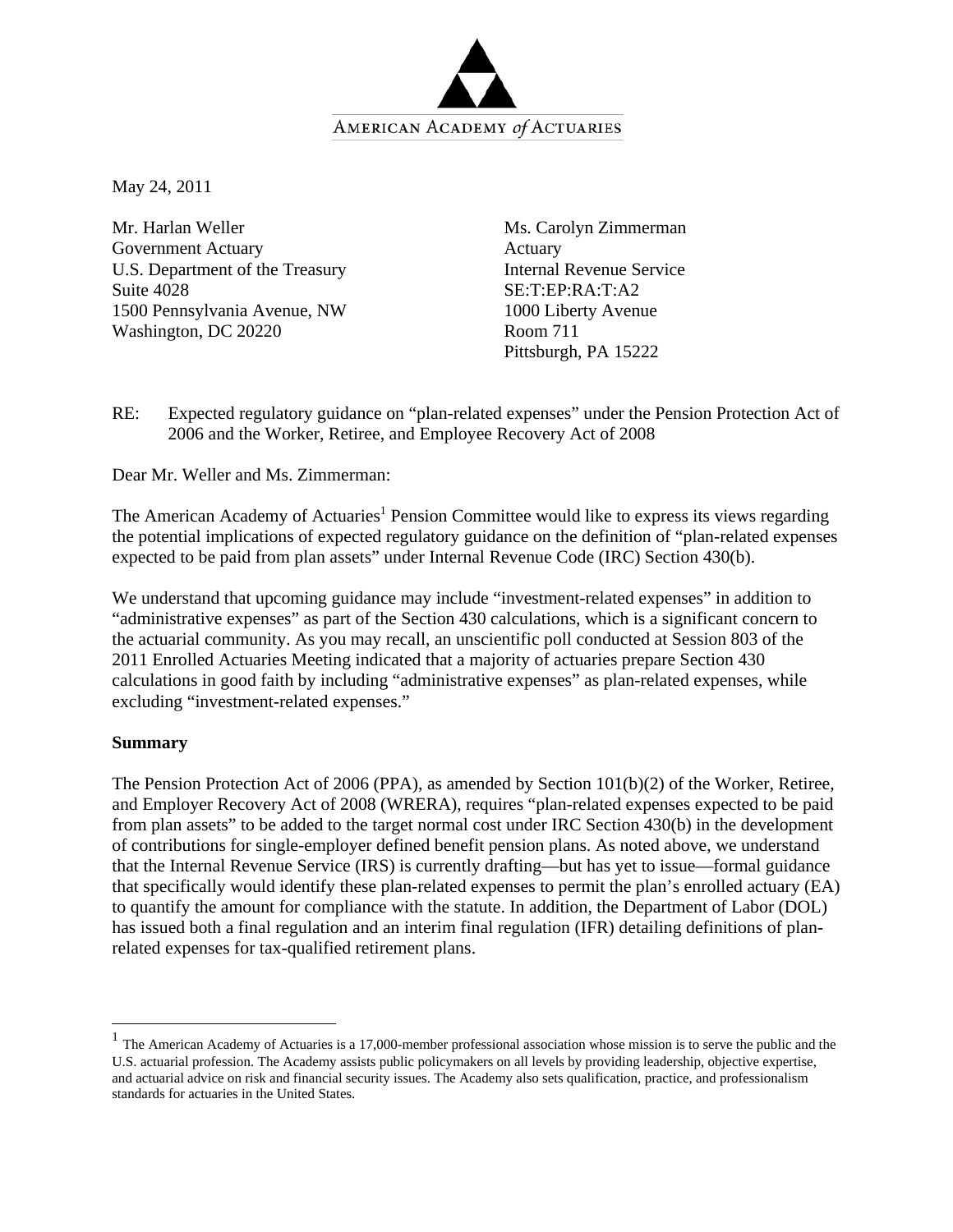This letter discusses plan-related expenses for defined benefit pension plan calculations, and raises associated issues EAs may have encountered since PPA regulations were issued.

# **Background**

PPA generated the need for much regulatory guidance on the calculation of pension liabilities and asset valuation methods to develop the minimum required and maximum tax-deductible contributions for single-employer defined benefit pension plans.

WRERA provided certain technical corrections to PPA and associated PPA funding relief. Technical corrections in WRERA included the clarification of the calculation of the actuarial value of assets under IRC Section  $430(g)(3)(B)$  to allow for smoothing of asset returns and an amendment to the definition of target normal cost. Target normal cost now requires the addition of a dollar amount to pay for the *"…amount of plan-related expenses expected to be paid from plan assets during the plan year"* (Section 101(b)(1)(A)(ii) of WRERA). "Plan-related expenses" is not defined in final PPA regulations (issued in October 2009) and Section 1.430(d)–1(b)(1)(iii)(B) is reserved for that definition.

It is commonly believed that WRERA was meant to target only administrative—not investment expenses. A clarification (via a change to "plan-related *administrative* expenses") was included on a list of technical corrections drafted and introduced in bills by lawmakers several times in 2009 and 2010. Although this technical correction is not currently included in any legislation, the previously proposed corrections speak to the need for clarification.

In a separate point, we refer to DOL final regulations published in November 2007 as its set of regulatory overhaul rules affecting fee transparency and disclosure in tax-qualified retirement plans. These rules amended certain disclosures on Form 5500, as well as the definition of compensation (i.e., fees or expenses) paid from the plan and reported on Schedule C. DOL published an IFR in July 2010 for ERISA Section 408(b)(2) (29CFR 2550.408b-2) that will be effective for plan years starting after Dec. 31, 2011. In the July 2010 IFR, DOL defined "covered service providers" as those receiving compensation from plan assets in administrative, fiduciary, brokerage, and advisory roles to a tax-qualified pension plan.

## **Discussion**

There are several issues that EAs have considered while waiting for further guidance from the IRS on the specific components of "plan-related" expenses, including those discussed below.

## *Consistency with actuarial value of assets (AVA) calculation under IRS Notice 2009-22*

IRS Notice 2009-22 states: "*...the adjusted fair market value of assets...is the fair market value of plan assets, increased for contributions…, and decreased for benefits and administrative expenses paid from plan assets" (emphasis added).* 

We believe that it is appropriate to ensure consistency between the expenses used in the AVA calculation and those used as "plan-related expenses" added to target normal cost. A review of the calculation requirements in Notice 2009-22 has led many EAs to conclude the reasonable interpretation is that the explicit subtraction of "administrative expenses" in the AVA calculation is an indication that final guidance by IRS will validate administrative expenses as the appropriate load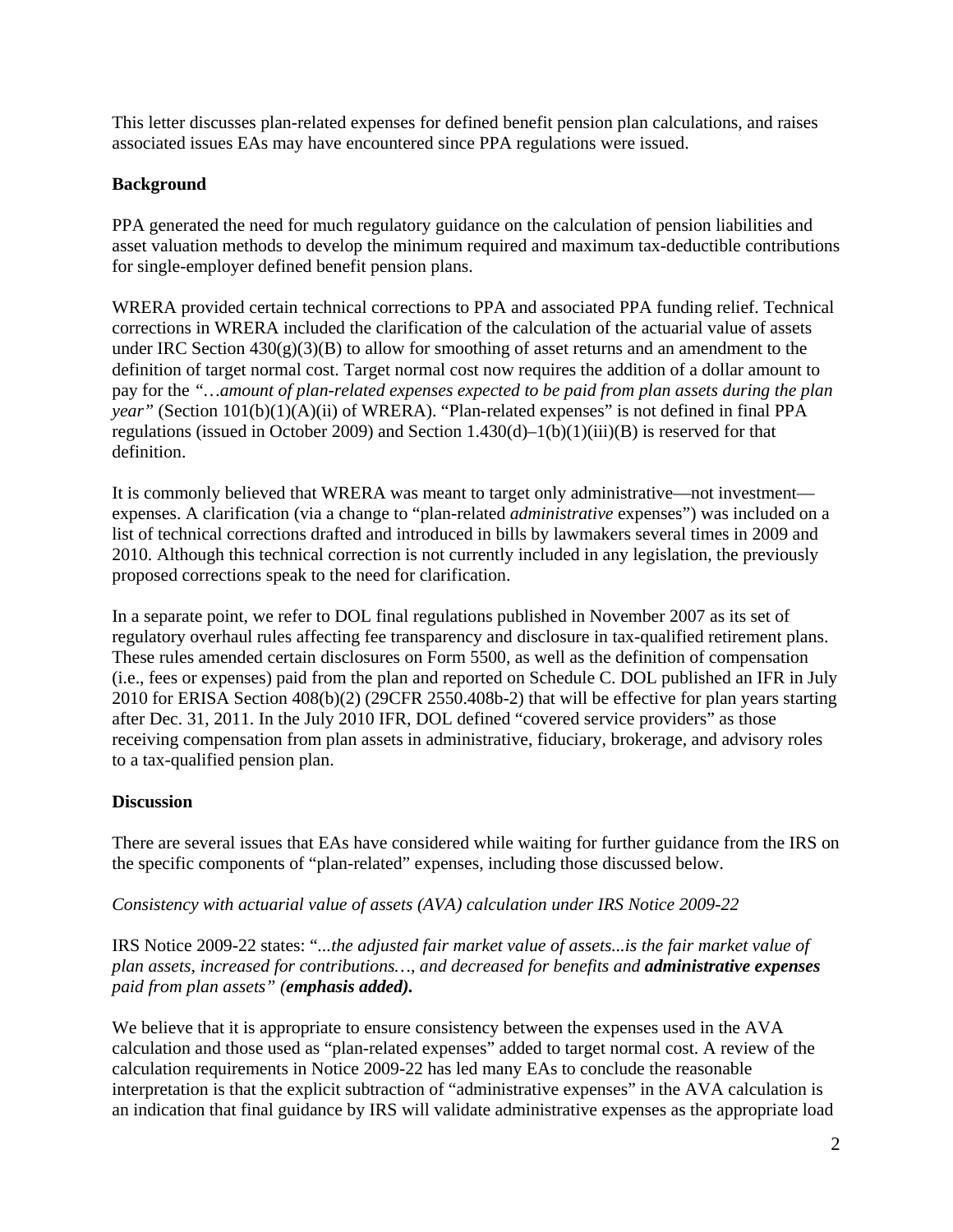to target normal cost. An expected return on the AVA, therefore, should be net of expected investment expenses, but should disregard the effect of administrative expenses. Since the return on plan assets is being used to pay for plan-related benefits and administrative expenses, it is reasonable to assume that the contribution to the plan reflects the same amounts so that the expense load **excludes investment expenses**. (We acknowledge that the expected return used in the AVA calculation can be no higher than the third segment rate of the IRS default yield curve.)

#### *Requirement that expenses be paid from plan assets*

The definition of "plan-related" expenses in WRERA specifically indicates that the expenses must be amounts "expected to be paid from plan assets." In general, administrative expenses involve an external service provider sending an invoice to the plan sponsor/administrator, which is then submitted to the trust and **paid by plan assets**, often via check, electronic transfer, or other means. PBGC premiums, which also would constitute administrative expenses, are paid in a similar manner. Most investment-related fees, however, generally are netted against investment returns credited to the plan by investment managers. As a result, most investment-related fees may not be separately identified or disclosed in the trust statements, since the plan was not directly invoiced for services to be paid from plan assets.

Therefore, an actuary might reasonably assume that "plan-related" expenses generally do not include investment expenses. The actuary also may assume that "plan-related" expenses to be added to the target normal cost are based on expenses disclosed on IRS Form 5500, Schedule H, Part II, Section i, Lines (1) and (2) in the prior plan year, as adjusted for changes in expectations for the current plan year. Line (1) is for professional fees (actuaries, accountants, ERISA counsel, etc.) and Line (2) is for contract administrator fees.

#### *Investment expenses are part of investment return*

From a theoretical point of view, limiting the target normal cost adjustment to administrative expenses would appear to be the more correct approach. Investment-related expenses are incurred in the process of generating investment return. Plan sponsors can elect passive or active management of investments, with the latter generating higher investment expenses. Although active management is no guarantee of higher returns, the primary reason that a sponsor would elect active management is in expectation of generating higher returns. It is reasonable, therefore, to expect that the net long-term costs incurred by a sponsor of a plan using active management may be no higher (and potentially even lower) than that incurred by a sponsor using passive management. The sponsor of the actively managed plan should not be forced to pay *more* up front and then recover the higher returns over future years as the investment gain is amortized. Rather, both sponsors should have the same target normal cost. To the extent that active management does not, in some years, justify the extra expense, the resulting loss would be amortized (as would the gain resulting from outperforming passive management).

### *Difficulties collecting estimated investment expense information*

As currently is being demonstrated in response to the DOL's rules, collection of *all* investment expenses to report in the future is more difficult than collecting the direct expenses for Schedule H. The "direct" investment expenses on Schedule H are likely only to be a subset—and sometimes, a very small piece—of all investment expenses of the pension plan. While those "direct" investment expenses are payable from the plan assets and are disclosed explicitly, they do not include the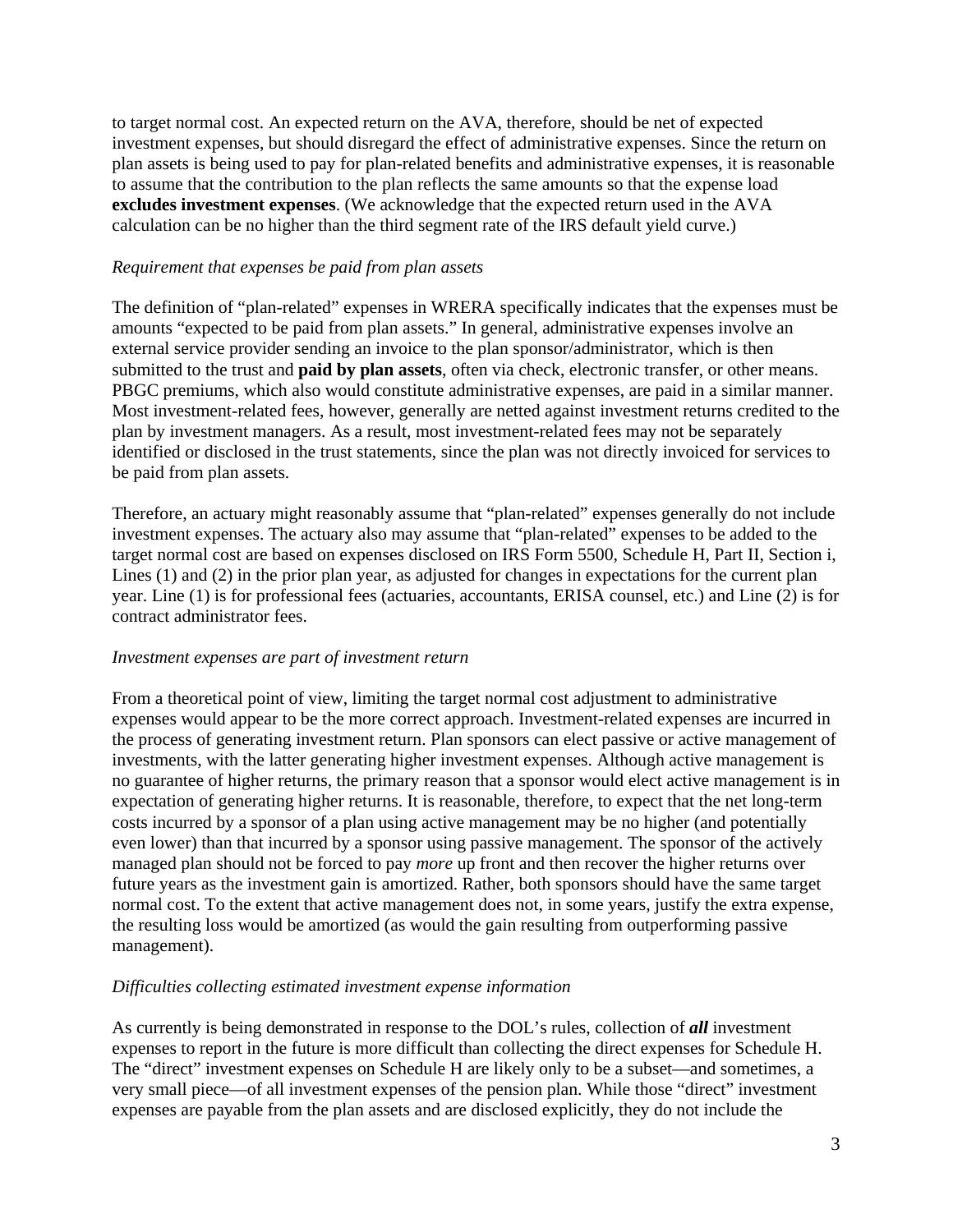additional "indirect" expenses (DOL November 2007 final rule) that are paid to covered service providers (DOL July 2010 IFR), which usually are expressed as a percentage of plan assets, or sometimes as a percent of return.

Starting with plan years in 2009, indirect compensation was supposed to be disclosed on Form 5500 Schedule C. But there have been numerous issues associated with capturing the amounts of these fees, including:

1) Many covered service providers elected a statutory exemption to the requirement to report indirect expenses for 2009 plan years by issuing a letter to the plan administrator that they cannot comply for certain valid reasons (the exemption ends after the 2009 plan year).

2) The covered service provider may receive indirect compensation under an alternative method in which payment of "eligible indirect compensation" is authorized in advance by the plan sponsor. Eligible indirect compensation must be disclosed in a written contract to the plan administrator from the covered service provider. With the classification of these expenses as eligible indirect compensation, there is no requirement for these expenses to be disclosed on Form 5500 Schedule C.

In other words, information on two primary sources of fee disclosure on plan investments may be difficult to collect or not available to quantify.

We make no presumption that the DOL will extend the exemption of indirect expense disclosure beyond plan year 2009. We propose it may be reasonable for an EA to base the expectation of planrelated expenses on information provided to the plan administrator. There are still obstacles, many of which are complex. There are some investment expenses that are not reported to the administrator.

Investment purchases and sales within the pension trust regularly generate three types of transaction costs:

- Commissions
- The buy/sell spread
- Market impact

Commissions generally would not be reported if the underlying investment were a no-load mutual fund. While the mutual fund would have expenses, returns on no-load mutual funds generally are reported net of all expenses and the amount of the expenses is not reported to the plan administrator. This may not be the case, however, for pooled or trusteed investments in which commissions are reported to the plan administrator. Differentiating investments in mutual funds from other types of pooled or trusteed investments is unlikely to provide any incremental value in the assessment of the net investment return.

Regarding the buy/sell spread and market impact, these two costs are not reported to the plan sponsor, and are virtually impossible to calculate with any level of precision. These investment expenses, therefore, will be difficult to include as plan-related expenses.

Timing may also be a key issue, as was demonstrated in the 2009 Form 5500 electronic filing season that ended on Oct. 15, 2010. How much time will elapse between the request of the information and